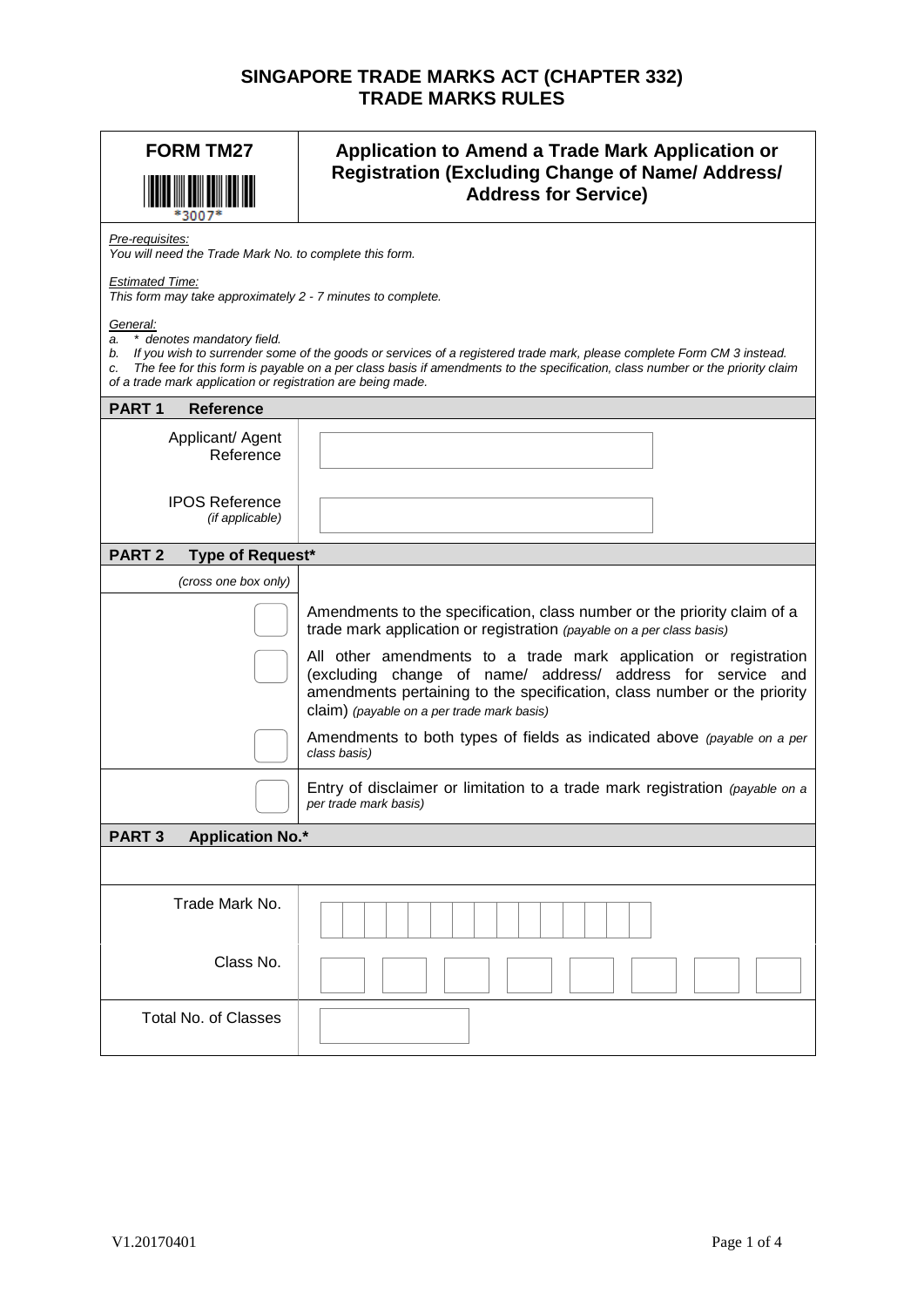| PART <sub>4</sub><br>Name of Applicant/ Registered Proprietor*                                                                                                                                                                                                                                                                                                                                                                                                    |                                                                               |  |
|-------------------------------------------------------------------------------------------------------------------------------------------------------------------------------------------------------------------------------------------------------------------------------------------------------------------------------------------------------------------------------------------------------------------------------------------------------------------|-------------------------------------------------------------------------------|--|
|                                                                                                                                                                                                                                                                                                                                                                                                                                                                   | Note: If there is insufficient space, please use the continuation sheet CS 4. |  |
| <b>UEN/ Company Code</b><br>(if applicable)                                                                                                                                                                                                                                                                                                                                                                                                                       |                                                                               |  |
| Name                                                                                                                                                                                                                                                                                                                                                                                                                                                              |                                                                               |  |
| Sole Proprietor or<br>Partners' Name<br>(if sole proprietorship or<br>partnership)                                                                                                                                                                                                                                                                                                                                                                                |                                                                               |  |
| <b>PART 5</b><br>Details of the Amendment*                                                                                                                                                                                                                                                                                                                                                                                                                        |                                                                               |  |
| Details of the<br>Amendment*                                                                                                                                                                                                                                                                                                                                                                                                                                      |                                                                               |  |
| PART <sub>6</sub><br><b>Contact Details*</b>                                                                                                                                                                                                                                                                                                                                                                                                                      |                                                                               |  |
| Note:<br>Where an agent with UEN is appointed, the fields for "Agent UEN/ Company Code", "Agent Name" and "Address for<br>a.<br>Service in Singapore" should be completed. Where an individual or an agent without UEN is appointed, the sub-field<br>"Representative or C/O Name" and "Address for Service in Singapore" should be completed instead.<br>b. The official correspondence will be sent to the address for service in Singapore as indicated below. |                                                                               |  |
| Agent UEN/ Company<br>Code                                                                                                                                                                                                                                                                                                                                                                                                                                        |                                                                               |  |
| Agent Name                                                                                                                                                                                                                                                                                                                                                                                                                                                        |                                                                               |  |
| Representative or C/O<br>Name                                                                                                                                                                                                                                                                                                                                                                                                                                     |                                                                               |  |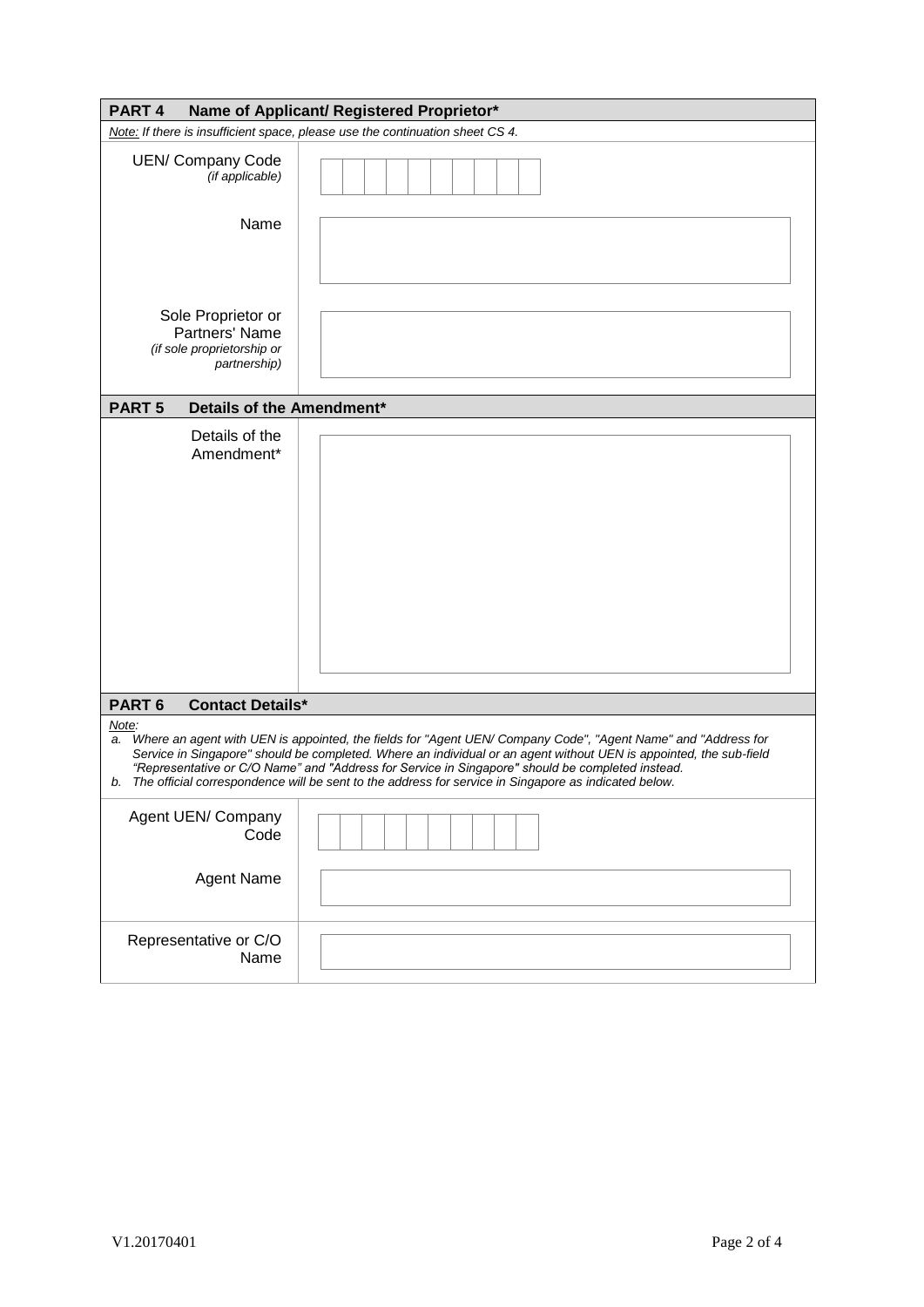|                                                                                     | Address for Service in Singapore                                                                                                       |
|-------------------------------------------------------------------------------------|----------------------------------------------------------------------------------------------------------------------------------------|
|                                                                                     | Block/House<br>No.                                                                                                                     |
|                                                                                     | <b>Street Name</b>                                                                                                                     |
|                                                                                     | Level - Unit                                                                                                                           |
|                                                                                     | <b>Building</b><br>Name                                                                                                                |
|                                                                                     | Postal Code                                                                                                                            |
| <b>Contact Person</b><br>(if applicable)                                            |                                                                                                                                        |
| Direct Telephone No.<br>(if applicable)                                             |                                                                                                                                        |
| <b>Email Address</b><br>(if applicable)                                             |                                                                                                                                        |
| PART <sub>7</sub><br>Declaration*                                                   |                                                                                                                                        |
| Declaration<br>(This is only required if the<br>amendment affects<br>registrations) | I declare that there is no action concerning the above trade mark(s)<br>pending in the court.                                          |
| <b>PART 8</b><br>Declaration*                                                       |                                                                                                                                        |
|                                                                                     |                                                                                                                                        |
| Declaration                                                                         | <b>By Person Filing the Form</b>                                                                                                       |
|                                                                                     | I, the undersigned, do hereby declare that the information furnished<br>above is true to the best of my knowledge.                     |
|                                                                                     | <b>By Agent</b>                                                                                                                        |
|                                                                                     | I, the undersigned, do hereby declare that :                                                                                           |
|                                                                                     | i.<br>I have been duly authorised to act as an agent on behalf of the<br>person(s) filing this form.                                   |
|                                                                                     | ii.<br>The information furnished above on behalf of the person(s) filing<br>this form is true to the best of the person(s)' knowledge. |
| Name                                                                                |                                                                                                                                        |
| Signature                                                                           |                                                                                                                                        |
| Date<br>(DD/MM/YYYY)                                                                |                                                                                                                                        |